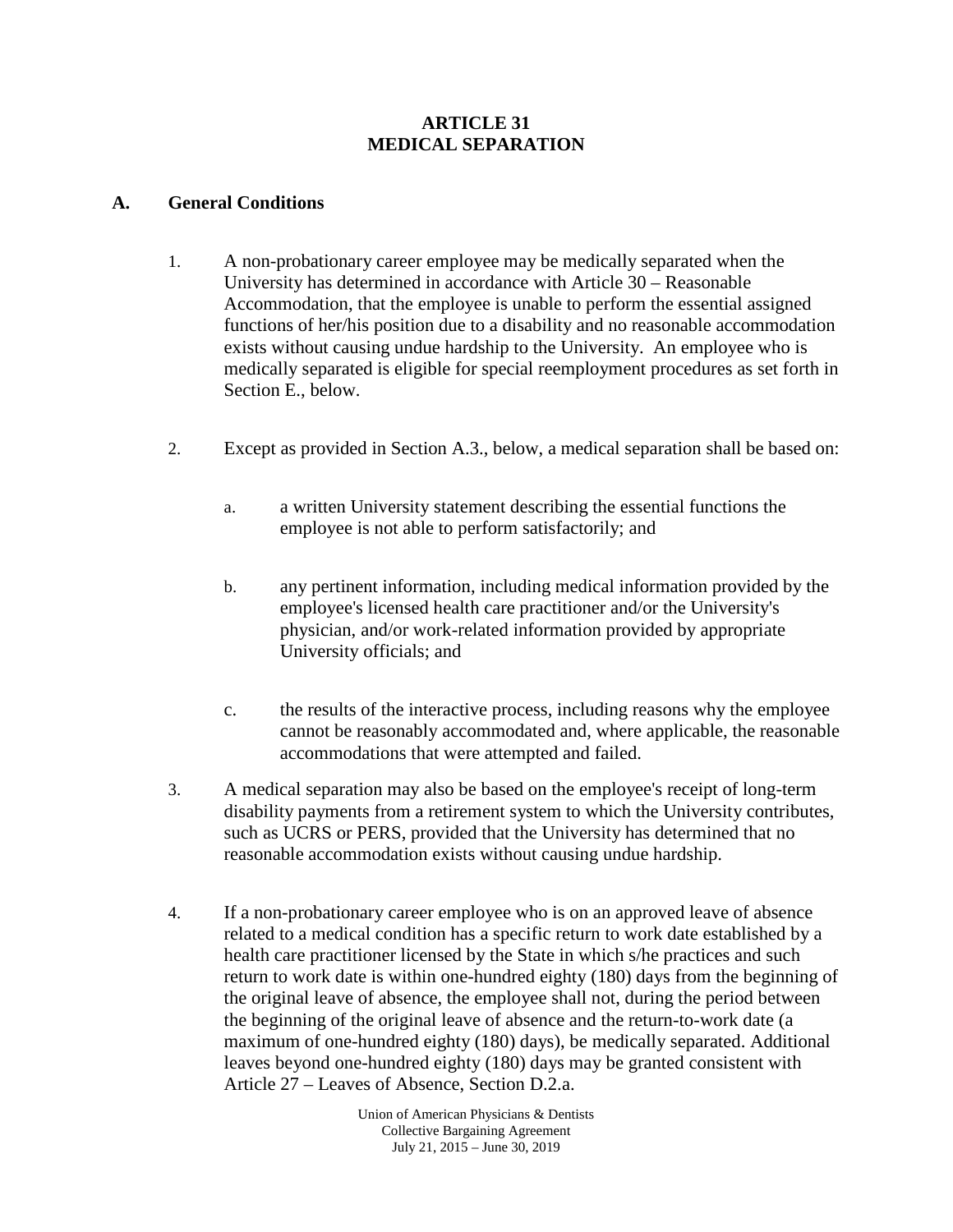## **B. Proof of Disability or Other Medical Condition**

Proof of the employee's disability is required and is subject to verification by the University. When the University requests a medical opinion as verification of disability, the University shall pay the costs of the medical examination(s) requested.

## **C. Notice of Intent to Medically Separate**

- 1. A written notice of intent to medically separate shall be given to the employee either by delivery of the notice to the employee in person, or by placing the notice in the U.S. mail, first class postage paid, in an envelope addressed to the employee at the employee's last known home address. Proof of service shall accompany the notice of intent. The notice shall:
	- 1. inform the employee of the action intended, the reason for the action and the effective date of the action; and
	- 2. provide any documentation upon which the University is relying, and
	- 3. inform the employee of the right to respond and to whom to respond within ten (10) calendar days from the date of issuance of such notice of intent, in accordance with the instructions given by the University in the written notice provided to the employee.

An employee may request a reasonable amount of additional time to respond to the notice of intent to medically separate. Such requests shall not be unreasonably denied.

2. A copy of the notice of intent shall be provided to the UAPD. The University shall place a copy of the notice in the U.S. mail to the UAPD either the same day or the next business day after it provides the notice to the employee.

# **D. Notice of Action**

- 1. After review of the employee's timely response, if any, the University shall notify the employee of any action to be taken. An effective date of separation shall be at least fifteen (15) calendar days from the date of issuance of the notice of intention to separate, pursuant to Section C., above, or following timely receipt of the employee's response (if any), whichever is later.
	- 1. A copy of the notice of any action to be taken shall be provided to the UAPD. The University shall place a copy of the notice in the U.S. mail to the UAPD either the same day or the next business day after it provides the notice to the employee.